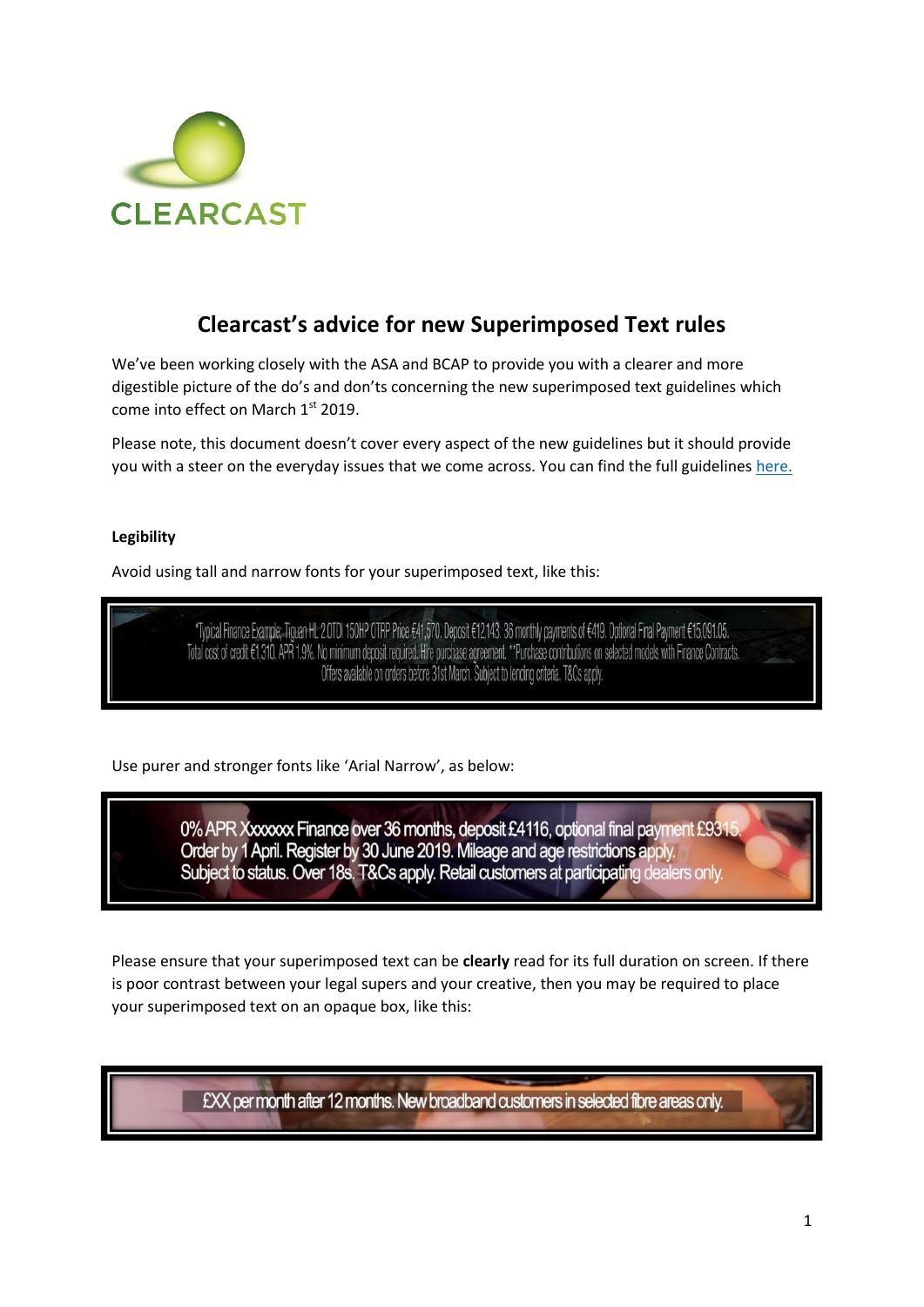# **Drop Shadow**

Avoid using drop shadow as a fix for illegible supers. This is not the best way to fix your superimposed text under the new guidelines.

So, avoid creating text like this:

Shown: GLC 220 d 4MATIC Sport with options. £469 per month. £9,547 advance rental. Offer based on a GLC 250 4MATIC Urban Edition. £349 per month. £8,012 advance rental.

Instead try a bolder font and a full outline like this:



Please note, that outlining of text will only work in certain circumstances.

# **Two Lines of superimposed text**

Avoid using two full lines of superimposed text. If you do, you will incur a longer hold time. Avoid two lines like this:

\*Offer available on new Fiat 500 Collezione (incl. 500C Collezione). 37 month term. £0 customer deposit on base model only. Model shown is 500C Collezione with options; 8% customer deposit required. 6,000 miles p.a. PCP sa

The calculation for the extra hold time for having text on two full lines is **0.25 secs per word plus 3 seconds recognition time**.

Try centring your superimposed text and placing it on 3 even lines. Like this: